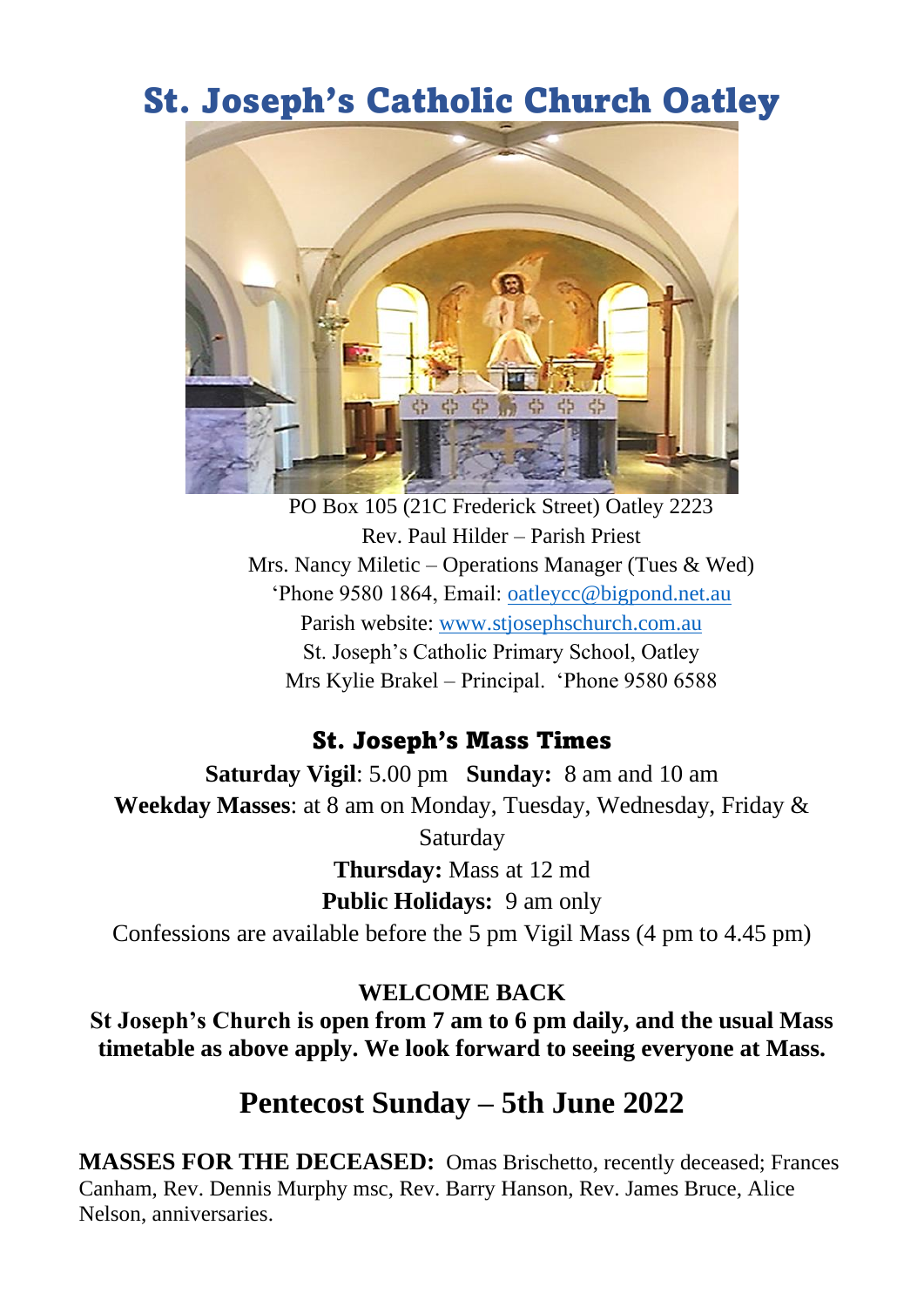**THE BREATH OF GOD:** To the Israelites of old, God spoke in the wind. For them the wind was the breath of God upon the earth. They saw in the wind his breath powerful and invigorating. It was the activity and energy of God at work. The wind moved over the dark waters and barren stretches of a formless universe transforming it so that darkness gave way to light, chaos to harmony and a waste land to cultivated beauty. Then the Lord took the dust and shaped it into the form of a human being and breathed into its nostrils the breath of life: *and man became a living soul.*

Thus, it was that humanity, because of the breath of God within each individual, took on a divine likeness – made to the image and likeness of the creator. The bible is the book of the Spirit – the word spirit means breath. And this breath of God is felt in all its pages. It is a powerful wind carrying us along, shaping events to accomplish its purposes. The prophets of Israel felt its force. They were inspired men – men in whom the breath of God worked.

But it was not until the Old Law moved into the New and Christ appeared that the wind of God received personified expression and became seen as that holy breath, the person of the Holy Spirit. He manifested himself amid the divine storm that swept through the upper room where the first members of the Church were assembled, giving them courage and wisdom to accomplish the task they had been given to do. Today, the Church, as always, is guided by that Spirit and protected from dissolution. It is the task of the Spirit to renew its life throughout the ages. He is the Spirit of holiness whose presence in the Church, the Mystical Body of Christ, makes it "a glorious Church not having spot or wrinkle or any such thing". He offers himself also to every member of the Church. *No one can belong to Christ unless the Spirit of Christ is within,* wrote St. Paul, and again, writing to the Corinthians: *Surely you know that your bodies are the shrines of the Holy Spirit.*



#### **CHILDREN'S LITURGY IS BACK!**

**Starting 5th June at 10am during Sunday Mass.** We are looking forward to welcoming our young parishioners back to Children's Liturgy during the 10am Sunday Mass. Children will have the opportunity to celebrate and reflect on the Sunday Gospel reading in an age-appropriate way. Children are

led through prayer, songs, craft, and readings that are adapted to their level of understanding. We are fortunate to have some volunteers to lead this work and we would be grateful for any interested parishioners to contact [oatleycc@bigpond.net.au](mailto:oatleycc@bigpond.net.au) if they would be keen to assist in this important ministry.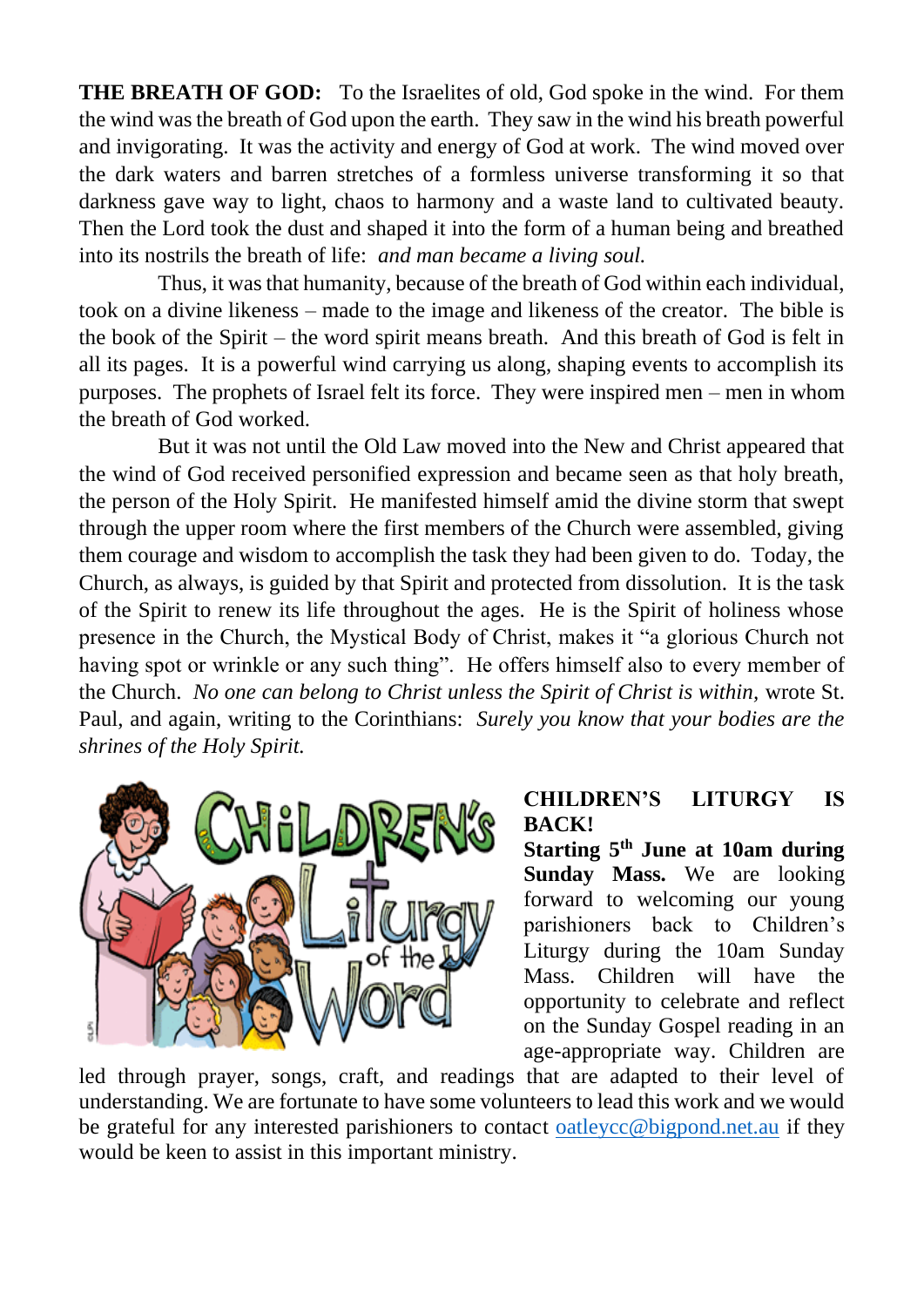

**NEXT PARISH MORNING TEA: SAVE THE DATE 14 TH JUNE 22 at 10.30a.m** Thank you to everyone who participated and volunteered at the Parish morning tea. What a great turnout and due to the outstanding success of the morning tea, we will be holding another one on **Tuesday 14 th June at 10.30 a.m. in the Marion Hall (go through the Church). Everyone is WELCOME**. Please join us. *Fr. Paul*

**Sacramental Program for 2022**, please visit the Parish website: [www.stjosephschurch.com.au](http://www.stjosephschurch.com.au/) and click on the tab *Sacrament Dates 2022* for further information.

Please note that Parish Confirmations this year will be at St. Mary's Cathedral on the *7 th of August 2022 at 3.30pm*.

**CONFIRMATION:** The children of the parish who are eligible to receive the Sacrament of Confirmation this year, have begun their classes and preparation to receive the Sacrament at St. Mary's Cathedral on Sunday, 7th August. Please keep them in your prayers and encourage them to faithfully practice their faith.

**Vinnies Winter appeal** commencing this weekend **Saturday 4th and Sunday 5th June**. The theme of this year's Winter Appeal is 'MAKE IT STOP", focusing on providing safety to families and individuals fleeing DOMESTIC VIOLENCE. We would appreciate your support and generosity towards this APPEAL. *Oatley Conference for SVDP.*

**Church Open:** Our church is open each day for weekday Masses and Sunday Masses at 5pm (Saturday Vigil), 8am and 10am, Sundays. We look forward to seeing everyone at Mass.

**The Parish now has the facility to stream our Sunday Masses:** You can access this on YouTube by following this link: [bit.ly/stjoatley](http://bit.ly/stjoatley) **OR**